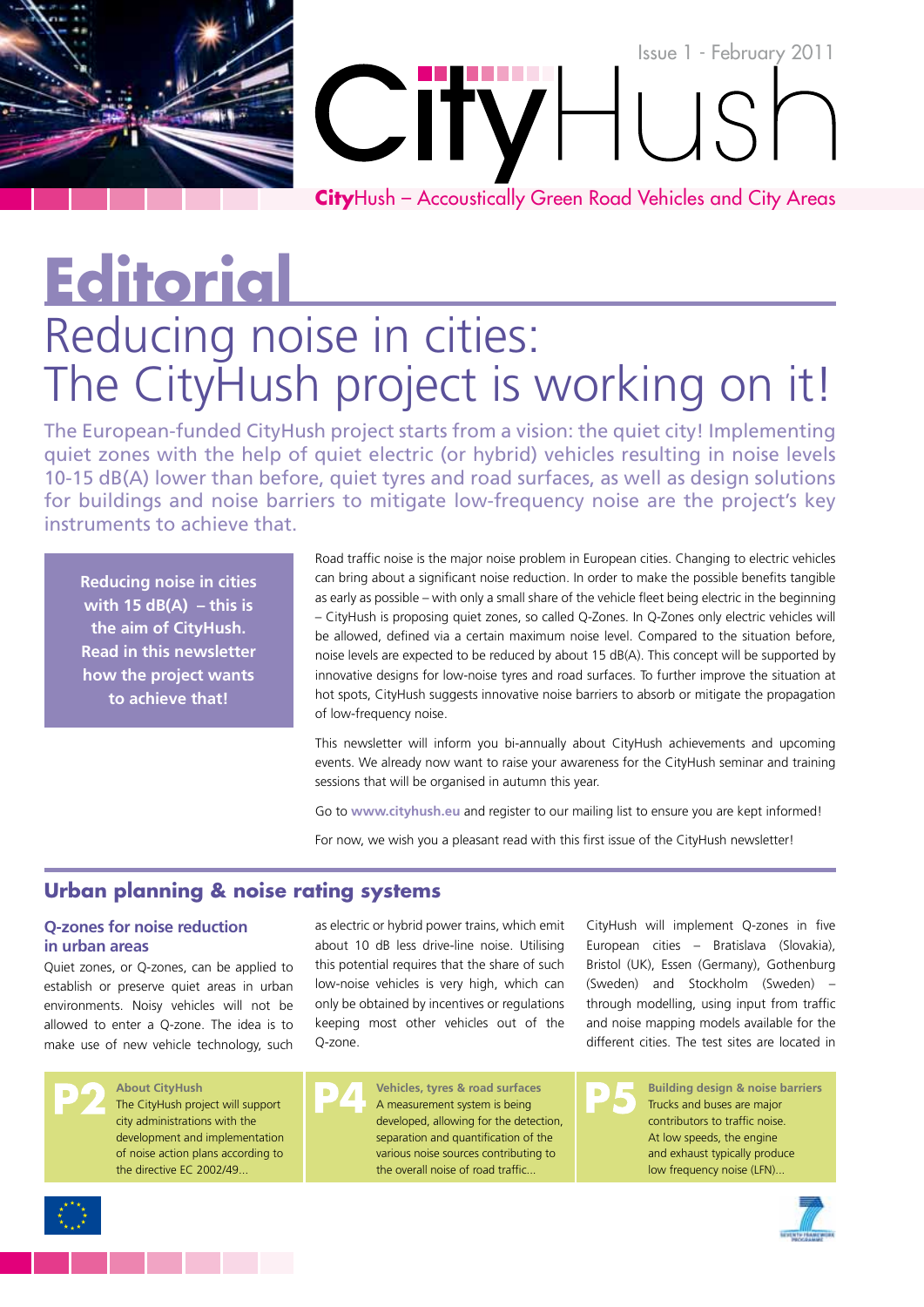central parts, where it may be impossible to reduce vehicle flows on major streets close to the intended Q-zone. In such cases, additional tools such as barriers or buildings and/or sound absorbing house facades will be used to achieve the desired effects.

The test site in Gothenburg includes the park "Trädgårdsföreningen" and the surrounding area. This area contains mixed work place and dwelling buildings, and a park. There is a major road along the right side of the park, requiring further measures to be implemented in addition to the effects of constraining the street flows to low-noise vehicles on the other side of the canal. Current noise levels are about 60 dBA in the central parts of the park and 67 dBA closer to the major road, so there is an urgent need for noise reduction in the area. Both traffic flow simulations and noise map calculations are in progress.

#### **Park benefits**

- promotion of on-site activities e.g. music, theatre, recreational activities etc.;
- increased usage and types of usage of the park;
- higher levels of relaxation/enjoyment for visitors;
- potential for additional funding revenues (park maintenance and improvement).

#### **Health**

- improved air quality within the park due to likely decrease in traffic flow around the park and its immediate environs;
- reduced stress levels, better well-being.

CityHush aims at evaluating the noise gains of embedding a park in a Q-zone. The maximum expected noise in an embedded park will be determined by evaluating existing noise levels and analysing modified traffic data and the impact on the noise levels. Six test sites have



Gothenburg test site: park "Trädgårdsföreningen"

#### **Parks embedded in Q-zones**

A special focus within CityHush is on parks embedded within a Q-zone, i.e. parks centrally located within a Q-zone where the aim is to achieve a 10-20 dB noise reduction. This should lead to a park environment with a greatly reduced noise level, a better acoustic environment, additional health benefits and a more useable and relaxing recreational space. Benefits can be summarised as follows:

#### **Noise**

- reduced noise impact to visitors of the park;
- better noise environment for residential properties around the park;
- better ambient noise levels.



been identified across Europe, both noisy and quiet ones. Based on data input from the municipalities involved, the project will analyse the effects of implementing various transport strategies on noise levels (e.g. using the noise rating system developed within the

### **About CityHush**

**The CityHush project will support city administrations with the development and implementation of noise action plans according to the directive EC 2002/49. Noise action plans made with existing technology suffer from major shortcomings: there is a poor correlation between hot spots and annoyance and complaints, most measures lead to increased emissions, and only indoor noise comfort is addressed.**

**In order to reduce noise in city environments, CityHush develops suitable problem identification and evaluation tools and designs noise reduction solutions for hot spots that show a high correlation with annoyance and complaints. The innovative solutions and tools under development are listed below.**

**Urban planning & noise score rating systems**

- ➜ **Q-zones;**
- ➜ **parks embedded in Q-Zones;**
- ➜ **improved indoor noise score rating models integrating low-frequency noise and the occurrence of high noise single events;**
- ➜ **noise score rating models for the outdoors.**

#### **Vehicles, tyres & road surfaces**

- ➜ **objective and psychoacoustic evaluation tool for low noise low emission vehicles;**
- ➜ **mathematical synthesis tool for noise from low noise low emission vehicles;**
- ➜ **general performance noise specifications for low noise low emission vehicles;**
- ➜ **novel concepts for low noise roads based upon dense elastic road surfaces;**
- ➜ **novel concepts for low noise roads based upon grinding of asphalt top layers;**
- ➜ **novel concepts for tyres for low noise vehicles, including heavy vehicles;**
- ➜ **criteria for use of low noise motorcycles;**
- ➜ **active and passive noise attenuation measures within the tyre hood.**

**Building design & noise barriers**

- ➜ **solutions for high low-frequency absorption at facades of buildings;**
- ➜ **solutions for high low-frequency isolation in the propagation path.**

The CityHush project is co-funded by the European Commission under the 7th Framework Programme for RTD. Duration: January 2010 - December 2012 Budget: appr. 5 m€ 13 partners in 7 countries **www.cityhush.eu**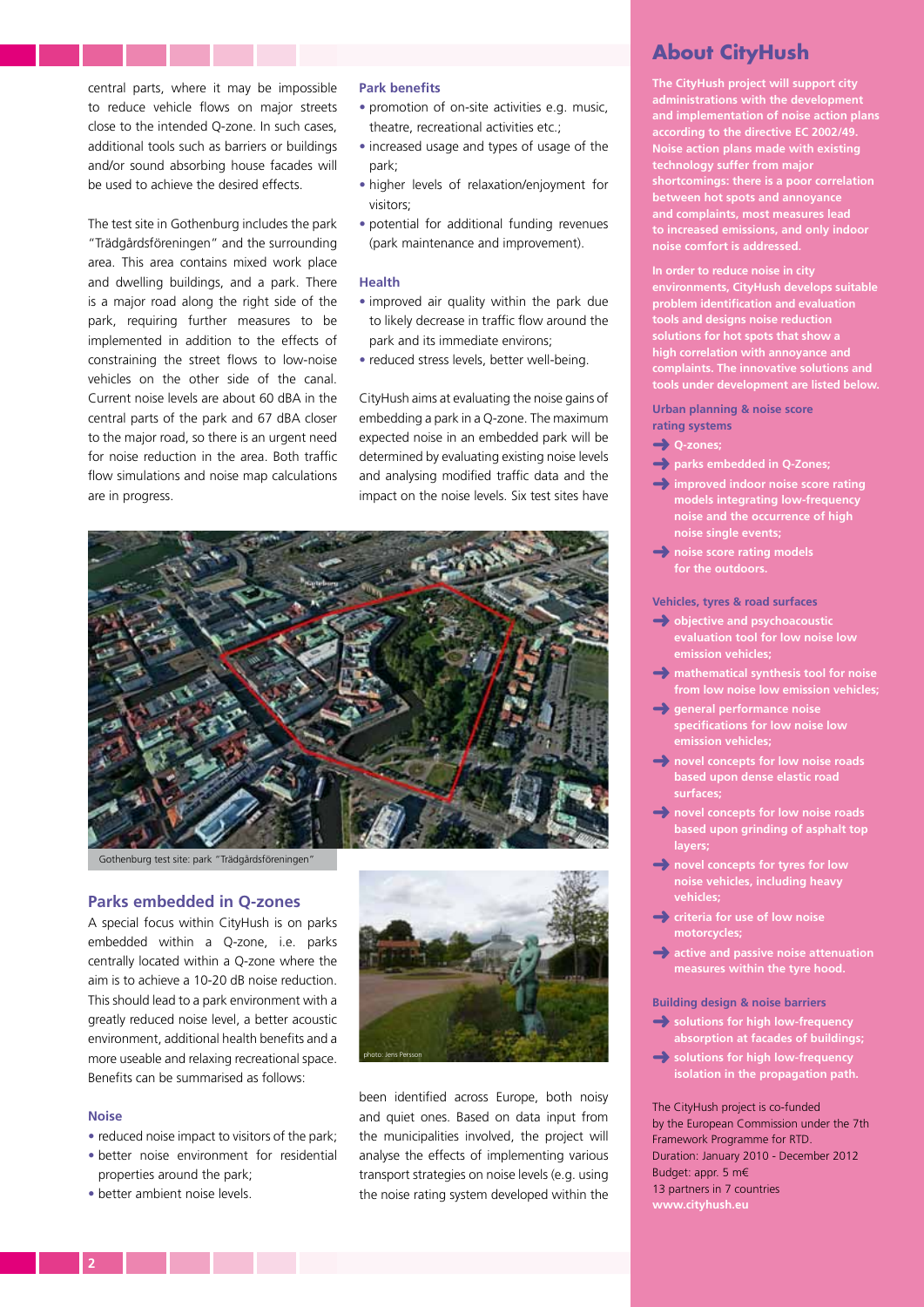project; see further on in this newsletter). Project outputs include:

- calculated examples of embedded parks, establishing the maximum potential noise gains attainable by the creation of a Q-zone;
- identification of boundary conditions, specifying the parameters that will define an embedded park;
- combining the functionality and usage levels of an embedded park with work being carried out to establish a noise rating system, and testing the derived system on real-life examples.

#### **Noise rating model for the outdoor environment**

The current identification of hot spots in noise maps is based on facade levels and does not include possible beneficial effects of a nearby quiet outdoor environment. To enable an evaluation of noise in the outdoor environment as perceived by residents and visitors of parks, a tentative noise rating model is being developed. So far, most information on the impact of noise in outdoor areas pertains to specific situations, such as aircraft overflights in wilderness areas, which cannot be applied directly to the impact of predominantly road traffic related noise in the urban outdoor environment.

Still, annoyance due to outdoor noise seems to be influenced by the equivalent noise level during the day, the percentage of time a certain noise source may be heard, and source characteristics such as peak levels and lowfrequency noise components. To predict the overall annoyance response, the rating mode combines such indicators for outdoor noise with information about the function of the area and the number of people making use of the area.



A special focus within CityHush is on parks embedded within a son the basis of these results, the nois<br>model will be evaluated and improved. Q-zone, i.e. parks centrally located within a Q-zone where the aim is to achieve a 10-20 dB noise reduction. This should lead to a park environment with a greatly reduced noise level, a better acoustic environment, additional health benefits and a more useable and relaxing recreational space.

In the next stage of the project, the model will be further tested by investigating the effect of noise in the outdoor urban environment on subjects residing and walking in a realistic situation. On the basis of these results, the noise rating

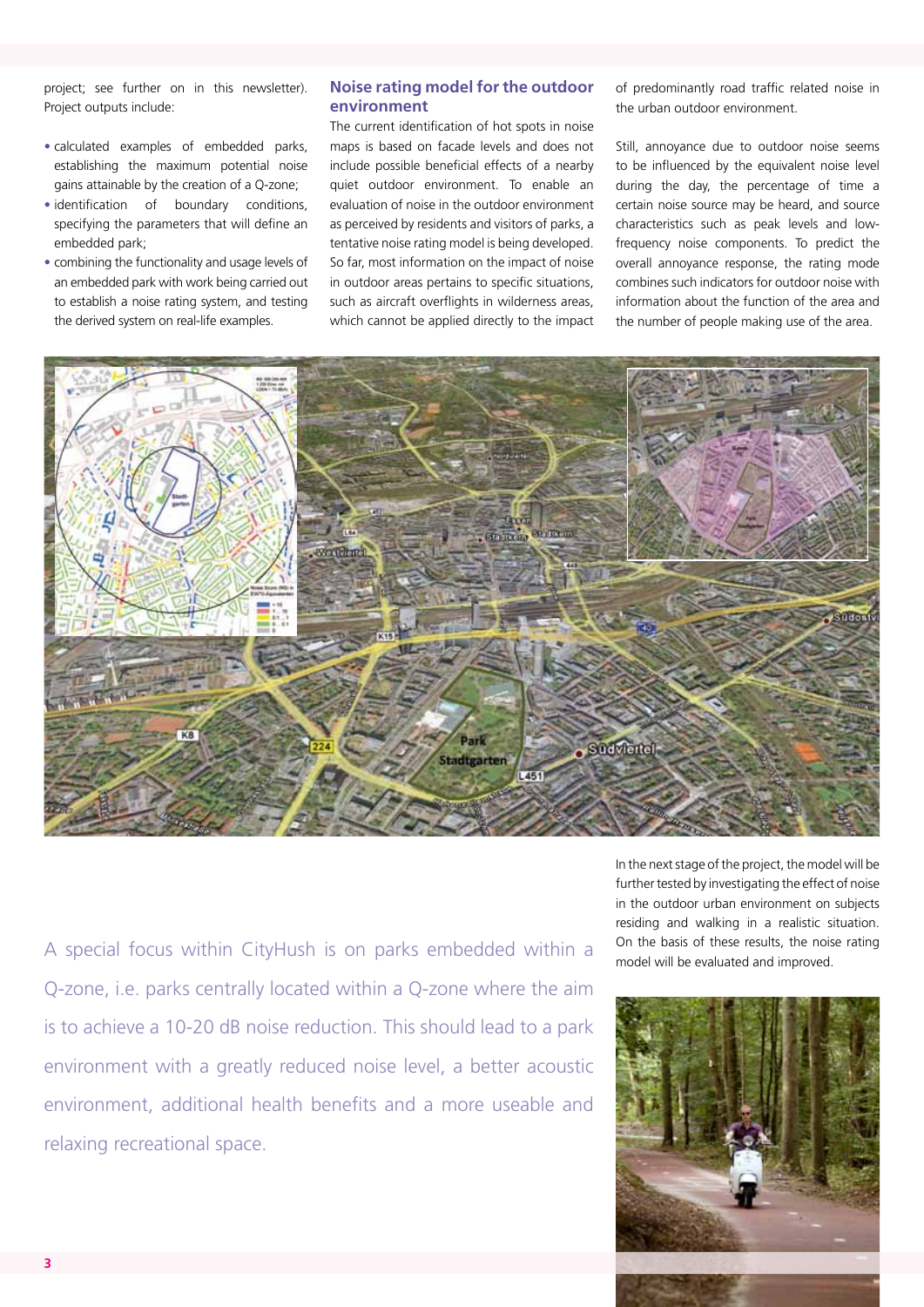## **Vehicles, tyres & road surfaces**

#### **Measuring noise sources**

As part of CityHush, a measurement system is being developed, allowing for the detection, separation and quantification of the various noise sources contributing to the overall noise of road traffic. Traffic consists of many single vehicles and each vehicle contains a number of noise sources, such as tyre/road interaction, engine, etc.

The system should be capable to distinguish and track a single vehicle using optical information by means of calibrated video cameras. The position of the dominant noise sources is determined using the microphone array technology. The combination of optical and acoustical information allows for the identification of the noise sources with each passing vehicle.

The spatial resolution of a microphone array strongly depends on the array size. To resolve the complex traffic noise, a modular system consisting of square grids (1.5m x 1.5m) has already been developed. The grids can be combined arbitrarily to build e.g. an array of 6m x 3m with up to 192 microphones and 3 video cameras to cover the entire street.

The algorithms for vehicle detection, classification and tracking are under development. Further work is planned to optimise the methods for the separation of incoherent sources to increase the resolution of the acoustic source map. At the end, the system will be tested and validated with measurements of real vehicle pass-by and complex traffic scenarios.

The algorithms for vehicle detection, classification and tracking are under development. Further work is planned to optimise the methods for the separation of incoherent sources to increase the resolution of the acoustic source map. At the end, the system will be tested and validated with measurements of real vehicle pass-by and complex traffic scenarios.

#### **Low-noise tyres for electric vehicles**

One of the components of traffic noise is generated by the interaction between motor vehicle tyres and the road surface. The amplitude and frequency content of this noise is a function of many parameters, including the road surface texture, tyre dimensions, tyre materials, and construction and the tread pattern design.

Tyre/road noise generation contributes to the interior vehicle noise as well as to the exterior noise. At low acoustic frequencies (below 500 Hz), the transmission of forces from the tyre/road contact zone to the vehicle body is related to the interior vehicle noise, especially on rough road surfaces. At high frequencies, the noise originating from the vibration of the tyre surface also contributes to the noise perceived in the environment, which becomes most intense in the frequency range around 1000 Hz.

In CityHush, engineers of the Goodyear Innovation Center Luxemburg are developing







Experimental setup of a 3m x 3m array grid with 56 microphones and integrated video cameras.

a prototype tyre specifically aiming to fulfil the distinctive requirements of future electric vehicles. The reason is that at higher speeds (above 50 km/h) electric cars are just as noisy as usual cars due to the fact that the overall noise is dominated by tyre/road noise. The design of the concept tyre will be uniquely suited to complement the performance requirements of electric vehicles. Electric engines often provide a relatively high torque, even at very low speeds, which increases the acceleration performance of an electric vehicle in comparison to a vehicle with a similar internal combustion engine. This required the development of a modified tread design in combination with a new tread compound to ensure reduced noise generation, excellent grip on wet roads and low rolling resistance.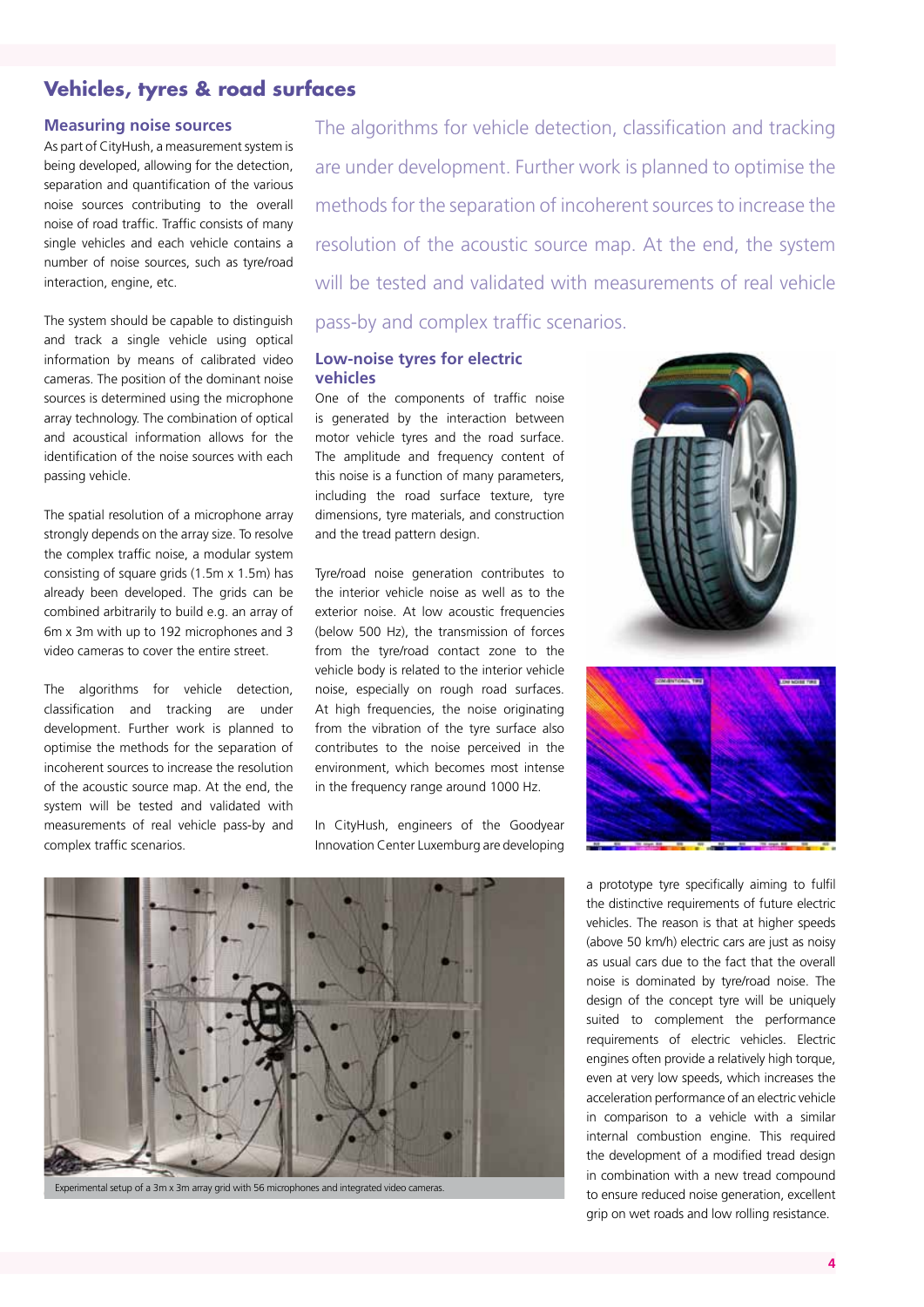CITYHUSH will look into those aspects of PTW noise that are recognised to be annoying. The analyses will be extended to generalise the conditions required to match acceptable noise levels and quality of the "noisy sound" from PTW.

#### **Annoyance of Powered Two-Wheelers**

In southern Europe, the noise coming from powered two-wheelers (PTW) is significant in cities. It is common knowledge that PTW are a major cause of concern when it comes to road traffic noise. However, very little was studied in the past on the effect that PTW have on people in general and pedestrians in particular. Assessments show that PTW represent 20% of the vehicles running in the city centre of Athens, and that, concerning noise, a car pass by and a

PTW pass by have comparable though not identical effects in terms of Leq (equivalent continuous sound level). A questionnaire was presented to around 200 people walking on the street and in parks in central Athens, while simultaneously recording the traffic noise at the locations where people were interviewed.

The features that could make traffic noise, including the noise of PTW, acceptable for pedestrians will be assessed on the basis of an analysis of several acoustical and traffic

type parameters. A first look at the data shows that less than 30% of the respondents are annoyed with up to 60 dB Leq, while the percentage increases to 90% above 70 dB. Based on the questionnaire, which is aimed at assessing the effects of noise on annoyance, CITYHUSH will look into those aspects of PTW noise that are recognised to be annoying. The analyses will be extended to generalise the conditions required to match acceptable noise levels and quality of the "noisy sound" from PTW.





### **Building design & noise barriers**

**Low frequency absorption of facades** Trucks and buses are major contributors to traffic noise. At low speeds, the engine and exhaust typically produce low-frequency noise (LFN) with dominant frequencies between 31,5 Hz en 63 Hz.

Commonly used window types do not perform well when it comes to low-frequency sound insulation. Trucks and buses passing by at low speeds and at close proximity to building facades therefore generate noise inside the building with high low-frequency content.

In CityHush, two LFN absorbers for installation on the facade are being developed to reduce the LFN around the exposed windows, so that they will transmit less to the inside of the building: the solid panel absorber and the perforated panel absorber.

Both LFN absorbers are designed to have a resonance frequency that matches the

frequencies of traffic noise. The resonance frequency of the solid panel absorber depends on the mass of the panel and on the depth of the cavity behind. For the perforated panel absorber, it is the combination of the perforations and the cavity behind that determines the resonance frequency. Both systems are known to be efficient absorbers for LFN.

An application of both LFN absorbers consists of placing them in front of balcony surfaces. See figure X.3: incident sound rays (blue lines) reflect on parts of the balcony before they reach the window. The sound rays are absorbed by the panel absorbers installed against the balcony surfaces facing the building facade (green lines). Thus the LFN from trucks and buses is prevented from entering the building through the windows. Theoretically, up to 90 % of the noise at the dominant frequencies of 31,5 Hz and 63 Hz that reaches the panels can be absorbed.